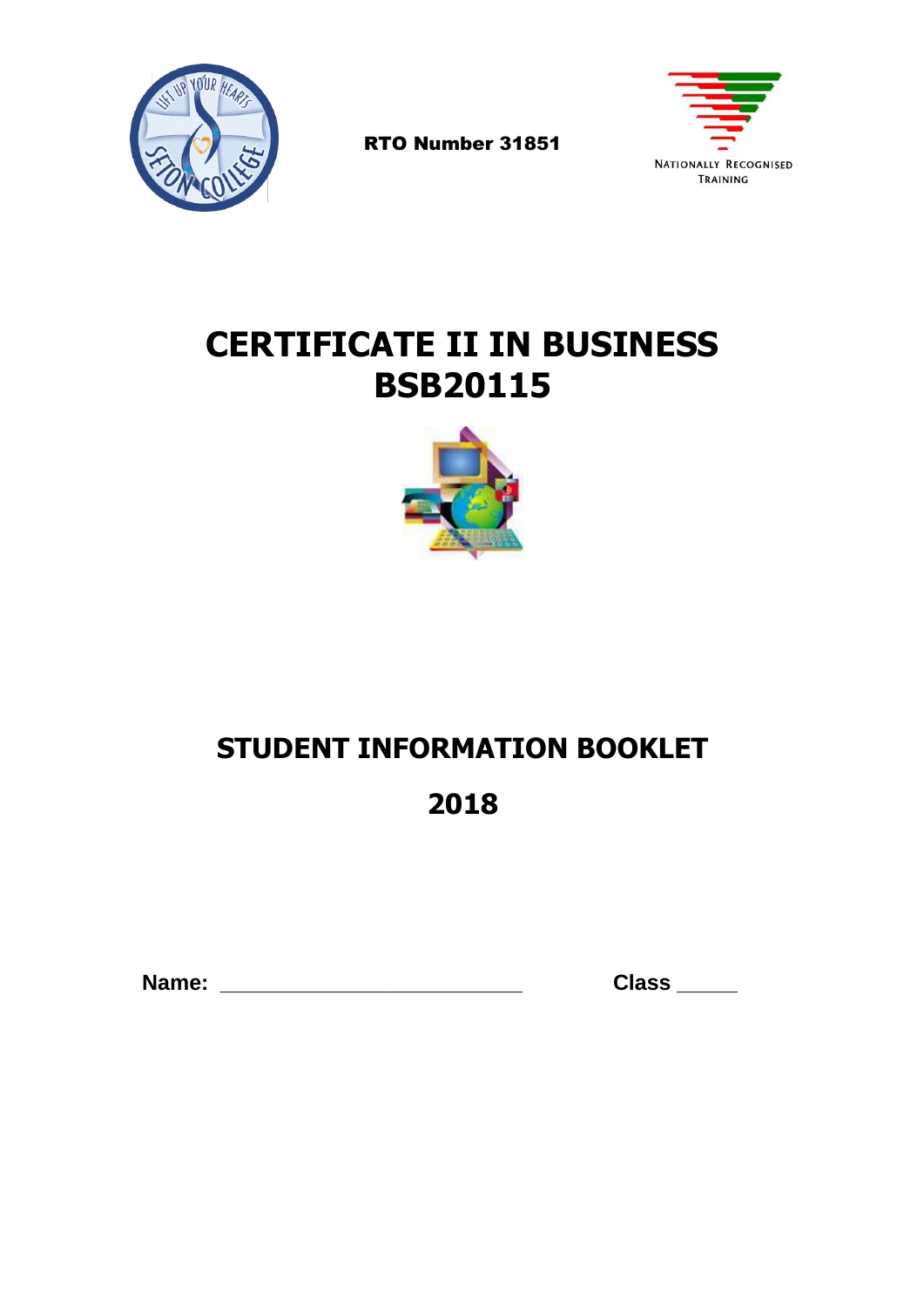# **CERTIFICATE II IN BUSINESS - BSB20115**

#### **Description**

This qualification reflects the role of individuals who perform a range of mainly routine tasks using limited practical skills and fundamental operational knowledge in a defined context, working under direct supervision.

#### **Prerequisite requirements**

There are no prerequisite requirements for individual units of competency.

#### **Job Roles**

- Administration Assistant
- Clerical Worker
- Data Entry Operator
- Information Desk Clerk
- Office Junior
- Receptionist

## **Qualification Structure**

To attain the *Certificate II in Business* 12 units must be achieved:

- 1 core unit; plus
- 11 elective units

| <b>Unit Number</b> | <b>Unit Name</b>                                          | <b>Type</b> |
|--------------------|-----------------------------------------------------------|-------------|
| BSBWHS201          | Contribute to health and safety of self and others        | Core        |
| BSBSUS201          | Participate in environmentally sustainable work practices | Specified E |
| BSBCUS201          | Deliver a service to customers                            | Specified E |
| BSBCMM201          | Communicate in the workplace                              | Specified E |
| BSBITU201          | Produce simple word processed documents                   | Specified E |
| BSBITU202          | Create and use spreadsheets                               | Specified E |
| BSBITU203A         | Communicate electronically                                | Specified E |
| BSBIND201          | Work effectively in a business environment                | Specified E |
| BSBWOR203          | Work effectively with others                              | Other E     |
| BSBWOR202          | Organise and complete daily work activities               | Other E     |
| BSBITU102          | Develop keyboard skills                                   | Other E     |
| BSBADM101          | Use business equipment and resources                      | Other E     |

| File location: https://mybcecatholicedu.sharepoint.com/sites/sp-seton/staff/seton<br>documents/vet/handbooks/2018/cert ii in business student info booklet.docx |                               | Page 2 of 8 |
|-----------------------------------------------------------------------------------------------------------------------------------------------------------------|-------------------------------|-------------|
| Version: 1 New course November 2016                                                                                                                             | Review Date: October 2018     |             |
| <b>Ownership: Seton College</b>                                                                                                                                 | Approved: Vet Academic Leader |             |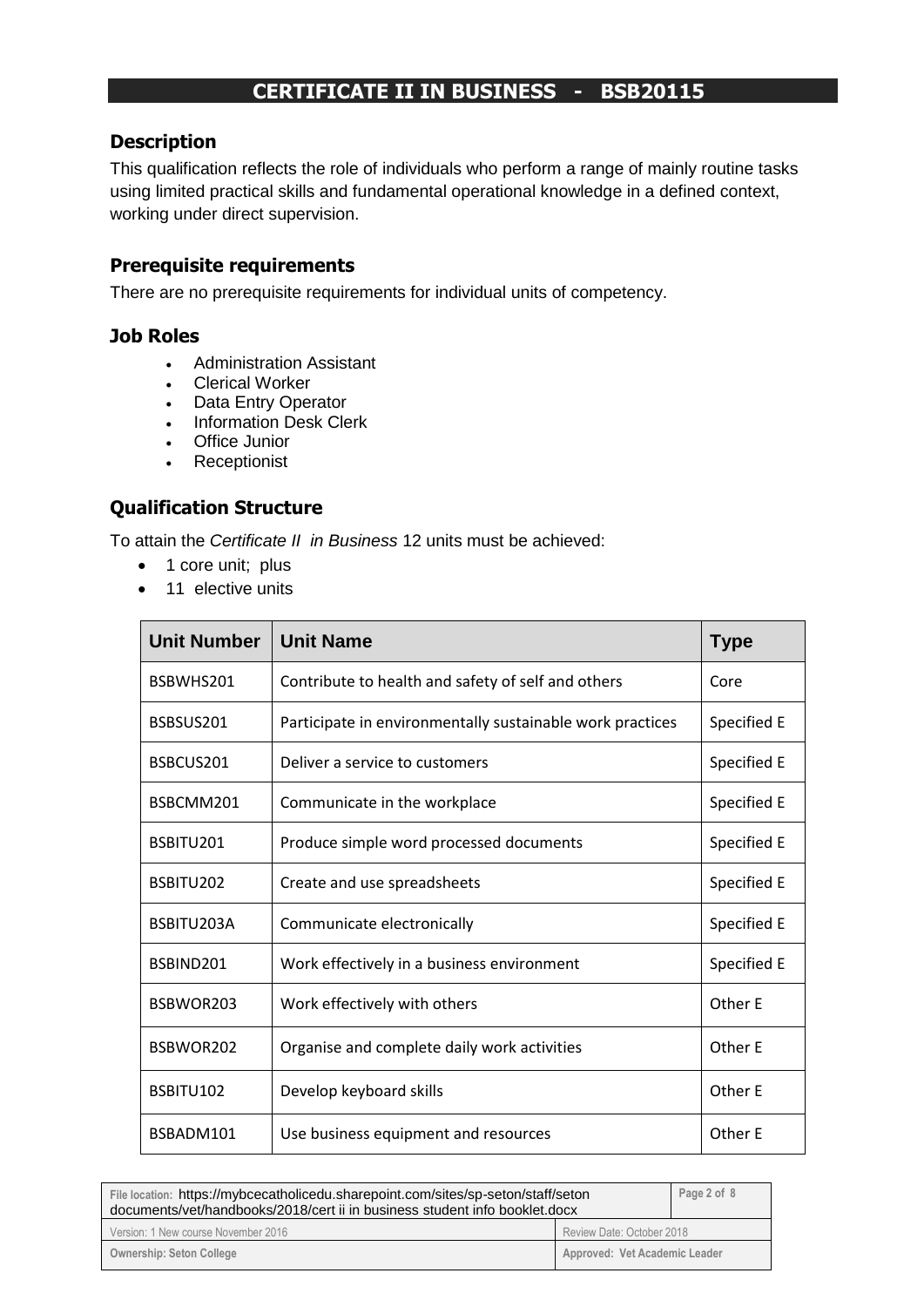# **CORE UNIT**

#### **BSBWHS201 Contribute to health and safety of self and others**

This unit describes the skills and knowledge required to work in a manner that is healthy and safe in relation to self and others and to respond to emergency incidents. It covers following work health and safety (WHS) and emergency procedures and instructions, implementing WHS requirements and participating in WHS consultative processes.

<https://training.gov.au/Training/Details/BSBWHS201>

# **ELECTIVE UNITS**

#### **BSBADM101 Use Business equipment and resources**

This unit describes the skills and knowledge required to choose equipment and resources to complete a variety of tasks under direct supervision.

<https://training.gov.au/Training/Details/BSBADM101>

#### **BSBCUS201 Deliver a service to customers**

This unit describes the skills and knowledge required to deliver all aspects of customer service at an introductory level. It includes creating a relationship with customers, identifying their needs, delivering services or products and processing customer feedback.

<https://training.gov.au/Training/Details/BSBCUS201>

## **BSBCMM201 Communicate in the workplace**

This unit describes the skills and knowledge required to communicate in the workplace including gathering, conveying and receiving information and completing routine written correspondence.

<https://training.gov.au/Training/Details/BSBCMM201>

#### **BSBITU102 Develop keyboard skills**

This unit describes the skills and knowledge required to develop basic keyboard skills using touch typing techniques in a broad range of settings.

<https://training.gov.au/Training/Details/BSBITU102>

## **BSBITU201 Produce simple word processed documents**

This unit describes the skills and knowledge required to communicate in the workplace including gathering, conveying and receiving information and completing routine written correspondence.

<https://training.gov.au/Training/Details/BSBITU201>

## **BSBITU202 Create and use spreadsheets**

| File location: https://mybcecatholicedu.sharepoint.com/sites/sp-seton/staff/seton<br>documents/vet/handbooks/2018/cert ii in business student info booklet.docx |                               | Page 3 of 8 |
|-----------------------------------------------------------------------------------------------------------------------------------------------------------------|-------------------------------|-------------|
| Version: 1 New course November 2016                                                                                                                             | Review Date: October 2018     |             |
| <b>Ownership: Seton College</b>                                                                                                                                 | Approved: Vet Academic Leader |             |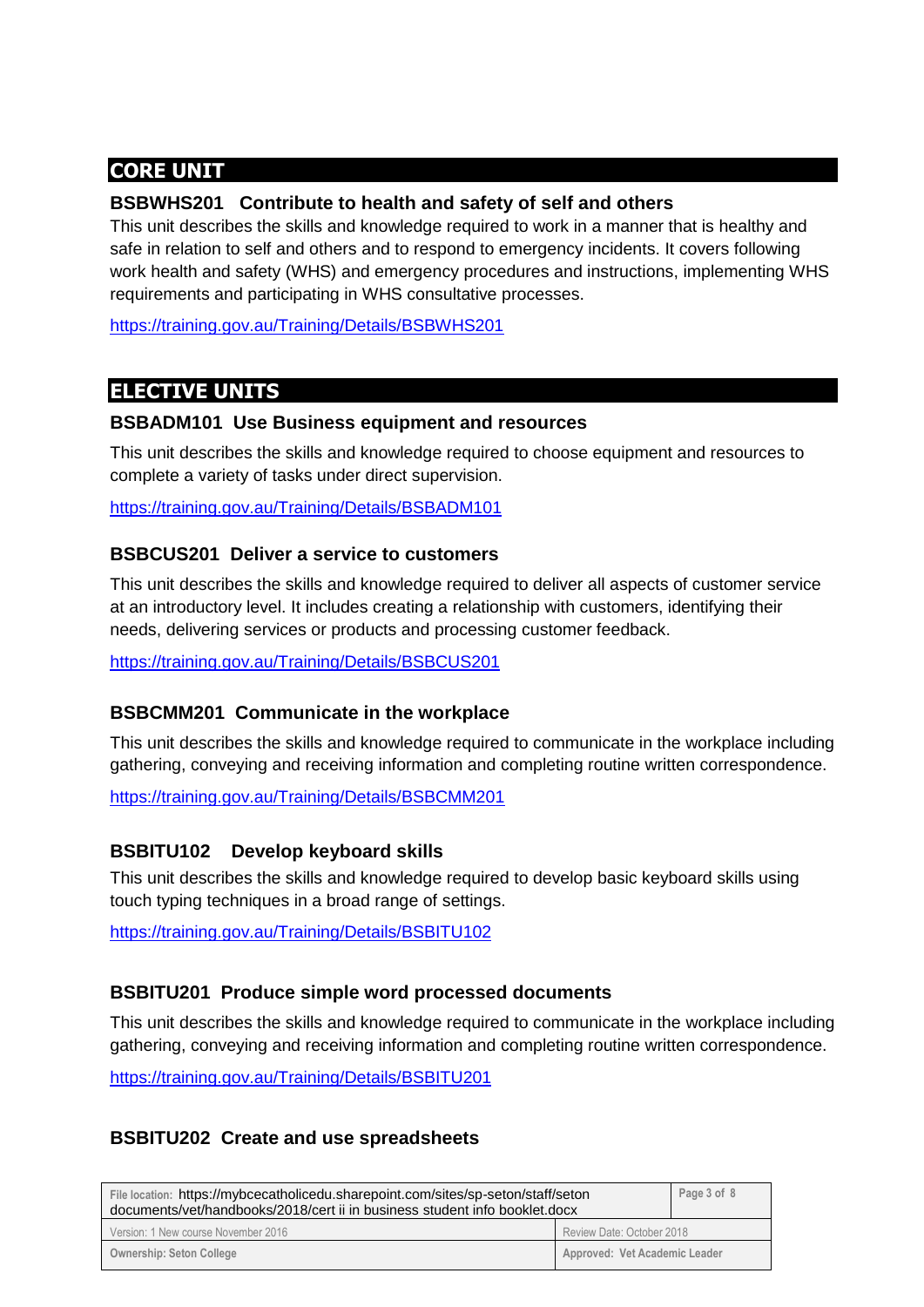This unit describes the skills and knowledge required to correctly create and use spreadsheets and charts using spreadsheet software.

<https://training.gov.au/Training/Details/BSBITU202>

#### **BSBITU203 Communicate electronically**

This unit describes the skills and knowledge required to send, receive and manage electronic mail (email), as well as collaborate online using chat rooms, intranets and instant messaging.

<https://training.gov.au/Training/Details/BSBITU203>

#### **BSBIND201 Work effectively in a business environment**

This unit describes the skills and knowledge required to work effectively in a business environment. It includes identifying and working to organisational standards, managing workload, and working as part of a team.

<https://training.gov.au/Training/Details/BSBIND201>

#### **BSBSUS201 Participate in environmentally sustainable work practices**

This unit describes the skills and knowledge required to effectively measure current resource use and carry out improvements, including reducing the negative environmental impact of work practices.

<https://training.gov.au/Training/Details/BSBSUS201>

#### **BSBWOR202 Organise and complete daily work activities**

This unit describes the skills and knowledge required to seek feedback for performance improvement and use current technology appropriate to the task.

<https://training.gov.au/Training/Details/BSBWOR202>

#### **BSBWOR203 Work effectively with others**

This unit describes the skills and knowledge required to work cooperatively with others and deal effectively with issues, problems and conflict.

<https://training.gov.au/Training/Details/BSBWOR203>

| File location: https://mybcecatholicedu.sharepoint.com/sites/sp-seton/staff/seton<br>documents/vet/handbooks/2018/cert ii in business student info booklet.docx |                               | Page 4 of 8 |
|-----------------------------------------------------------------------------------------------------------------------------------------------------------------|-------------------------------|-------------|
| Version: 1 New course November 2016                                                                                                                             | Review Date: October 2018     |             |
| <b>Ownership: Seton College</b>                                                                                                                                 | Approved: Vet Academic Leader |             |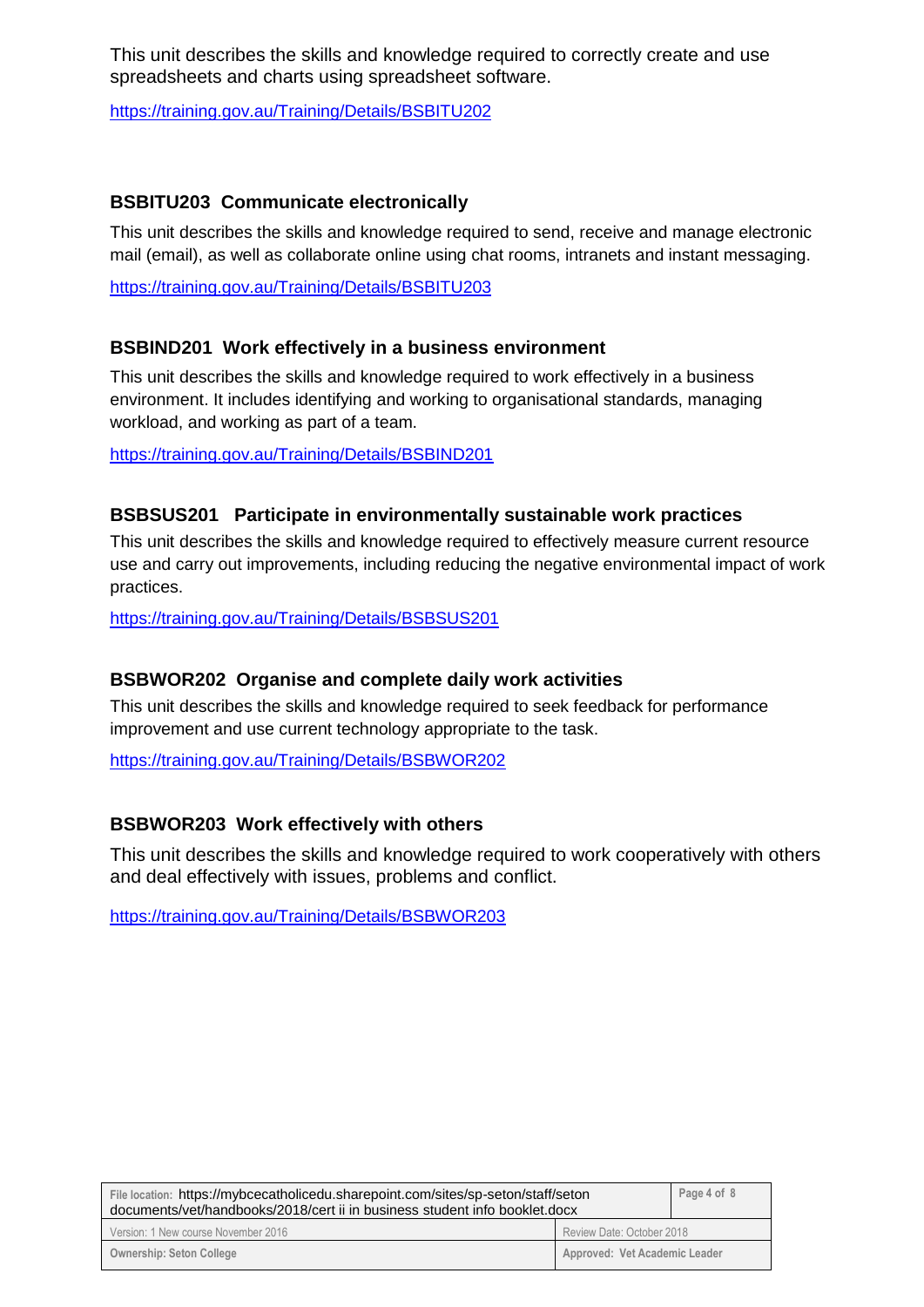# **COURSE ORGANISATION – TRAINING PLAN**

#### **4 LESSONS PER WEEK FOR TWO SEMESTERS**

#### **PROPOSED DELIVERY & ASSESSMENT SCHEDULE**

| Term           | <b>Topic / Theme / Guidelines</b>                          | <b>Units of competency</b>          |
|----------------|------------------------------------------------------------|-------------------------------------|
| 1              | Safe and sustainable business practices                    | BSBWHS201<br>BSBSUS201              |
| 2              | Working effectively and providing customer service         | BSBIND201<br>BSBWOR203<br>BSBCUS201 |
| 3              | Using business technology and communicate in the workplace | BSBITU102<br>BSBADM101<br>BSBCMM201 |
| $\overline{4}$ | <b>Business administration</b>                             | BSBITU201<br>BSBITU202              |

| File location: https://mybcecatholicedu.sharepoint.com/sites/sp-seton/staff/seton<br>documents/vet/handbooks/2018/cert ii in business student info booklet.docx |                               | Page 5 of 8 |
|-----------------------------------------------------------------------------------------------------------------------------------------------------------------|-------------------------------|-------------|
| Version: 1 New course November 2016                                                                                                                             | Review Date: October 2018     |             |
| <b>Ownership: Seton College</b>                                                                                                                                 | Approved: Vet Academic Leader |             |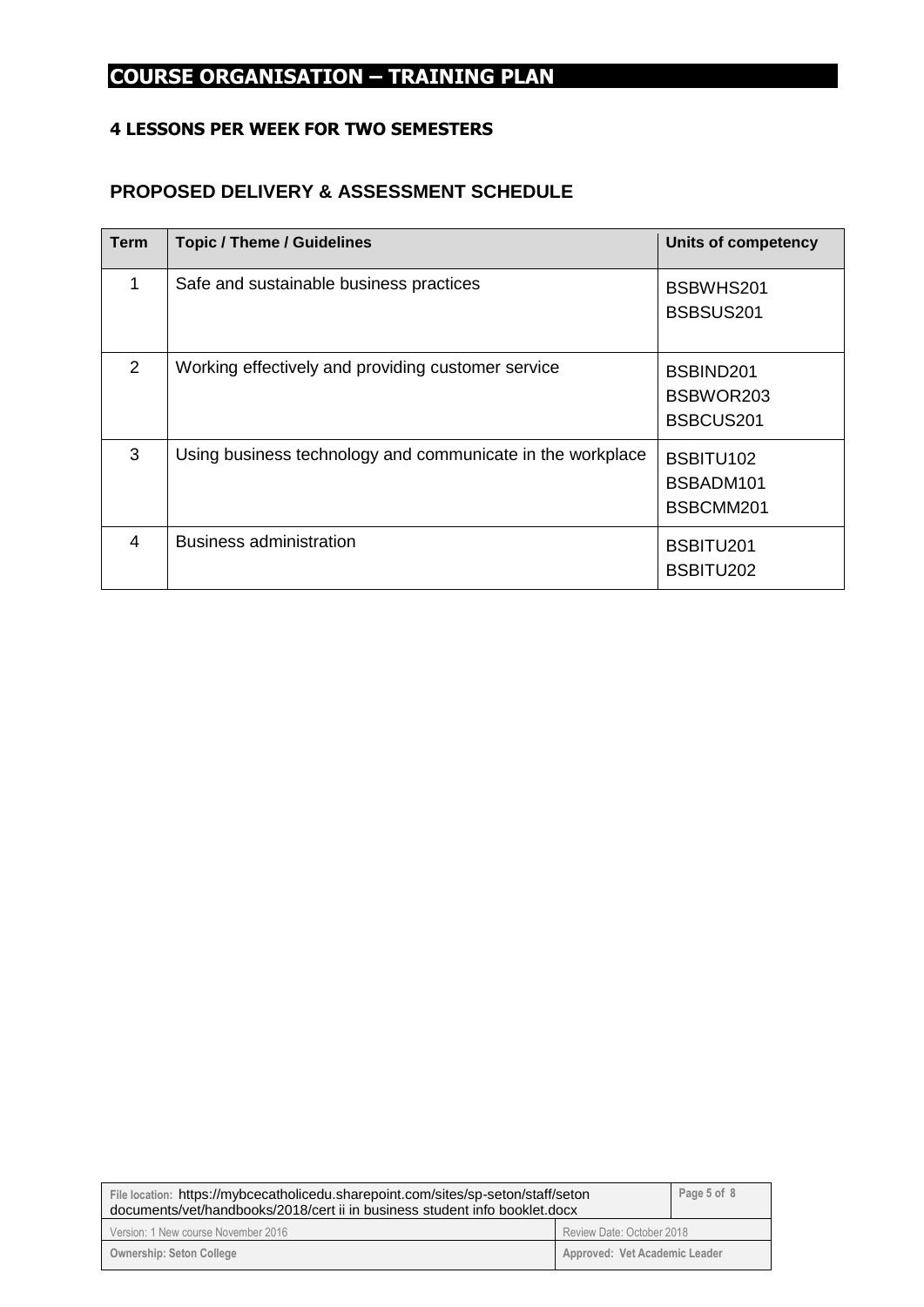# **ASSESSMENT**

#### **Competency Based Assessment**

**Competency** means the consistent application of knowledge and skill to the standard of performance required in the workplace. It embodies the ability to transfer and apply skills and knowledge to new situations and environments.

**Assessment** means the process of collecting evidence and making judgments on whether competency has been achieved, to confirm that an individual can perform to the standard required in the workplace, as specified in a training package or VET accredited course

Assessment in these units will consist of:

- a) A folio of class tasks
- b) Observation of students completing summative tasks during class time
- c) Quizzes, Written Activities
- d) Team Project

*All assessment tools will address the knowledge and skills (including employability skills) required as evidence for the unit of competency*

#### **AQF SKILLS LEVEL**

*Certificate II* skills allow a student to:

- Demonstrate knowledge by recall in a narrow range of areas
- Demonstrate basic practical skills
- Perform a sequence of routine tasks where given clear direction
- Receive and pass on messages/information

\*\* For more information on Certificate II in Business (BSB 20115) refer to the

Seton College Homepage

➢ Life at Seton

➢ Curriculum

➢ Vocational Education

| File location: https://mybcecatholicedu.sharepoint.com/sites/sp-seton/staff/seton<br>documents/vet/handbooks/2018/cert ii in business student info booklet.docx |                               | Page 6 of 8 |
|-----------------------------------------------------------------------------------------------------------------------------------------------------------------|-------------------------------|-------------|
| Version: 1 New course November 2016                                                                                                                             | Review Date: October 2018     |             |
| <b>Ownership: Seton College</b>                                                                                                                                 | Approved: Vet Academic Leader |             |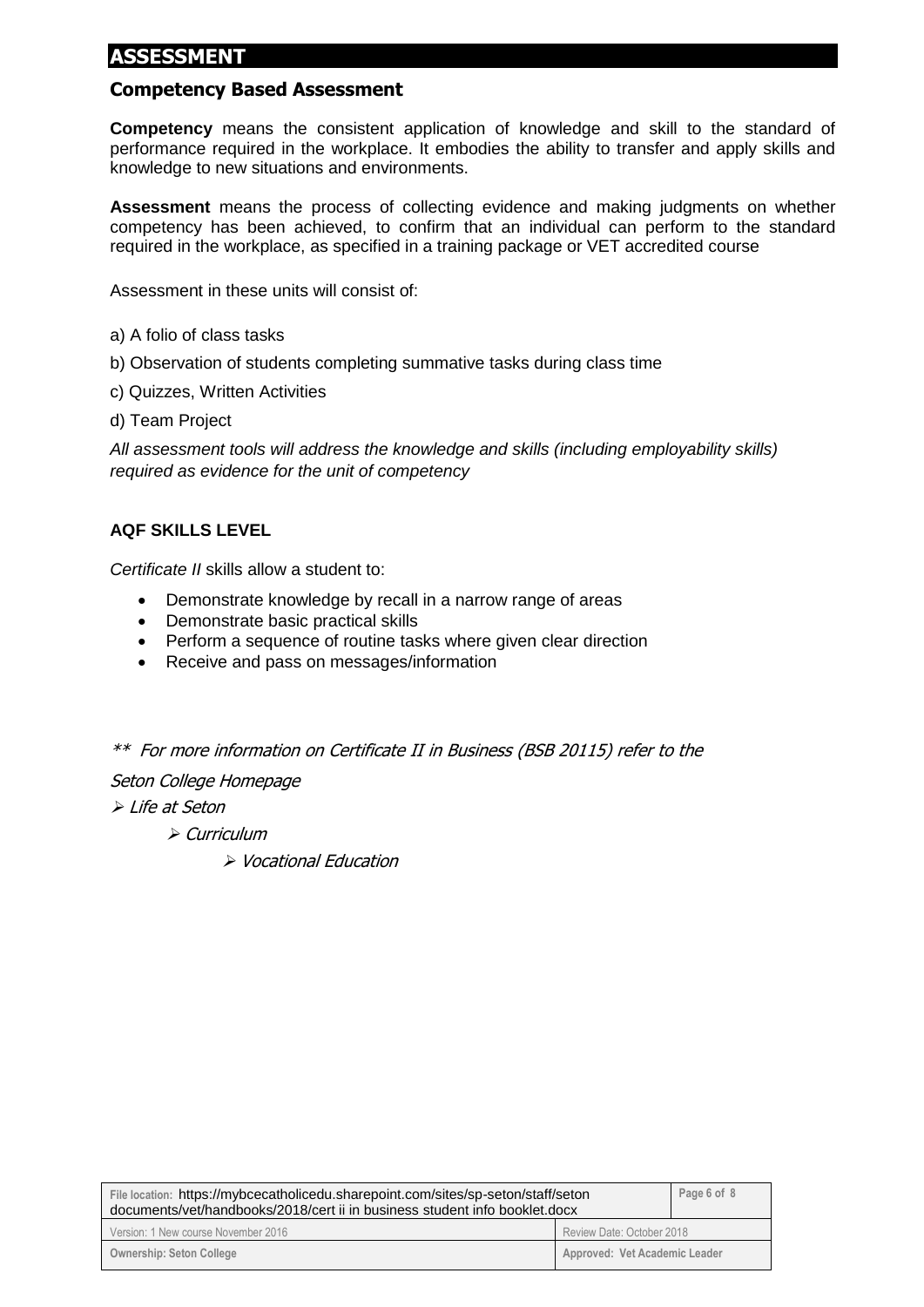## **CREDIT TRANSFER**

Credit Transfer recognizes previous formal learning. It is a system whereby successfully completed units of study from one course can be transferred to another course

For example. If you have completed a "workplace communication unit" in Business it may also be the same for the Active Volunteering.

Therefore you only have to do the unit once.

# **RECOGNITION OF PRIOR LEARNING (RPL)**

**RPL** means an assessment process that assesses the competency/s of an individual that may have been acquired through formal, non-formal and informal learning to determine the extent to which that individual meets the requirements specified in the training package or VET accredited courses.

- a) Formal learning referees to learning that takes place through a structured program of instruction and is linked to the attainment of an AQF qualification or statement of attainment (eg, a certificate, diploma or university degree);
- b) Non-formal learning refers to learning that takes place through a structured program of instruction, but does not lead to the attainment of an AQF qualification or statement of attainment (eg, in-house professional development programs conducted by a business); and
- c) Informal learning refers to learning that results through experience of work-related, social, family, hobby or leisure activities (eg the acquisition of interpersonal skills developed through several years as a sales representative).

# **RPL CHECKLIST FOR STUDENTS**

To ensure an effective RPL process, students should:

#### *\*Remember, you can only apply for RPL at the beginning of each semester. The steps below are in sequential order. Use the boxes on the left to tick when you have completed that step.*

- □ Obtain information about RPL
- $\Box$  Obtain a copy of the Units of Competency for the vocational training program(s) of your subject
- $\Box$  Read the relevant learning outcomes or competencies for the training program/s
- $\Box$  Complete a self-assessment form for each unit
	- (i) assess your abilities/competencies, with the guidance from your teacher and/or counsellor in the learning outcomes or competencies in the training programs
	- (ii) decide if you think you possess the knowledge and skills of the learning outcome or competencies in the training programs and if so, you should apply for RPL
- $\Box$  Complete an RPL Application Form within 5 days of completing step 4
- $\Box$  Gather evidence that supports your application
- $\Box$  Give the completed RPL Application Form and evidence to your teacher

| File location: https://mybcecatholicedu.sharepoint.com/sites/sp-seton/staff/seton<br>documents/vet/handbooks/2018/cert ii in business student info booklet.docx |                               | Page 7 of 8 |
|-----------------------------------------------------------------------------------------------------------------------------------------------------------------|-------------------------------|-------------|
| Version: 1 New course November 2016                                                                                                                             | Review Date: October 2018     |             |
| <b>Ownership: Seton College</b>                                                                                                                                 | Approved: Vet Academic Leader |             |